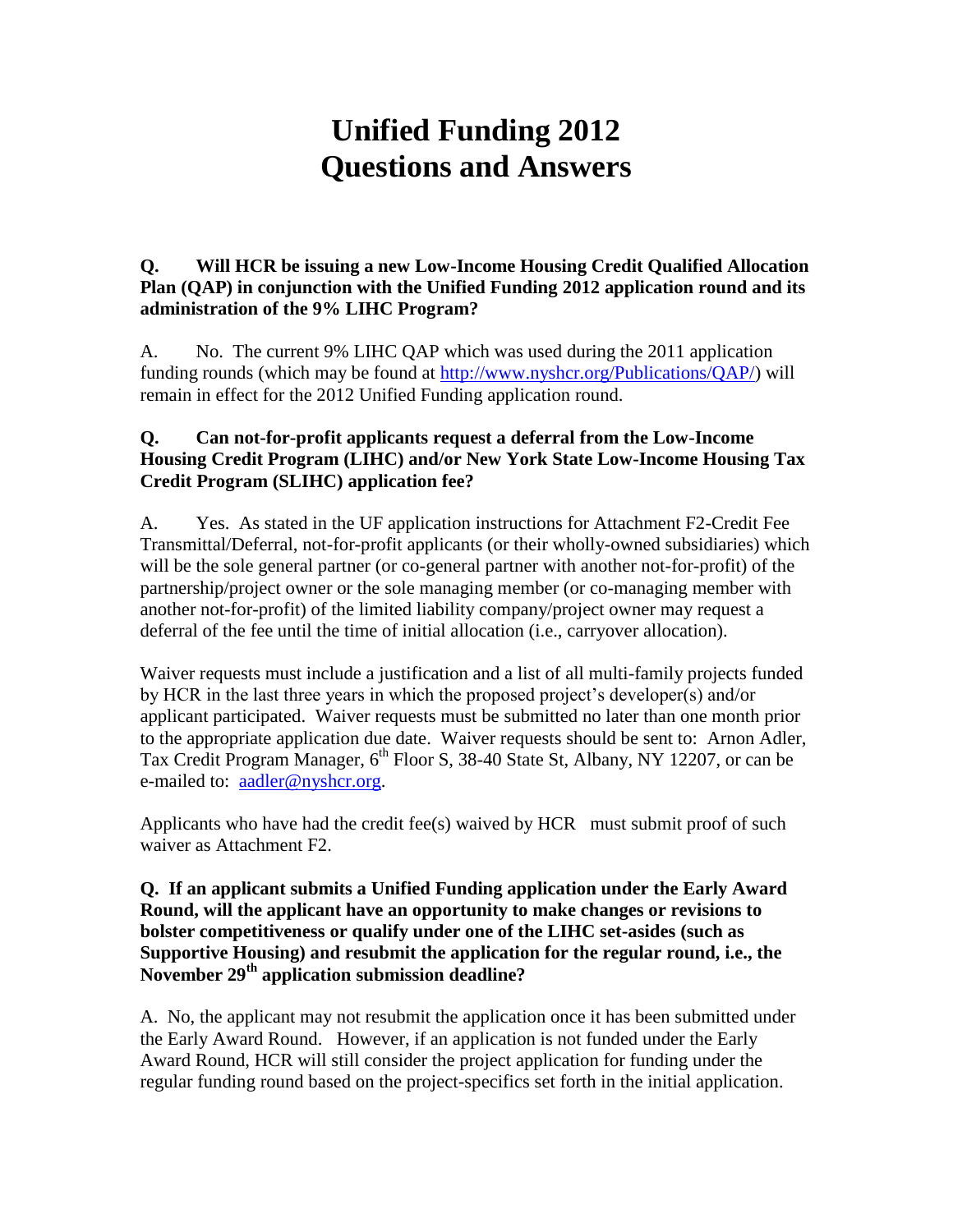# **Q. Can applicants submit multiple applications for the same project?**

A. No, applicants will be limited to one application per project.

# **Q. Are Early Award applications submitted under the Mixed Income/Mixed Use Upstate Revitalization funding goal limited to Upstate communities?**

A. Not necessarily. While Upstate communities are slated for assistance under this goal and may be more likely to qualify under the parameters of this funding priority, if an applicant can demonstrate that an economically struggling community downstate would qualify, it would be considered. Prospective applicants should seek a pre-application meeting with HCR to discuss such a project, as well as any other prospective Early Award applications.

# **Q. Will the State-designated boost in basis, authorized by the 2008 federal Housing and Economic Recovery Act (HERA), be made available for Early Award applications submitted under the Mixed Income/Mixed Use Upstate Revitalization funding goal?**

A. HCR does not anticipate that it will utilize its authority under the HERA Statedesignated basis boost for project applications submitted pursuant to this funding goal since such projects expected to demonstrate clear local support as evidenced by commitment of local resources. As stated in the Request for Proposals, HCR will consider requests for basis boost under this provision for project applications addressing the Early Award Flood Relief Projects funding goal. Otherwise, HCR only considers use of this authority on an extremely limited case by case basis for previously approved projects facing unanticipated financing gaps.

# **Q. What is considered "close proximity" under the Early Award Transit Oriented Development (TOD) funding goal?**

A. Close proximity for the TOD goal means that the project is located within a  $\frac{1}{2}$  mile walking distance of the transit station. Walking distance should be measured by following the sidewalk from the front door of the proposed project's affordable unit closest to the nearest public entrance to the transit station.

#### **Q. Can a project application submitted under the NYS OPWDD Leveraged Supportive Housing Projects Early Award funding goal qualify for funding under the Low-Income Housing Credit Program Supportive Housing funding set-aside?**

A. No. Early Award project applications submitted under this housing policy goal should propose a preference in tenant selection for persons with developmental disabilities for no more than 20% of the project units. The Supportive Housing set-aside requires a minimum of 30% of project units targeted to persons with special needs.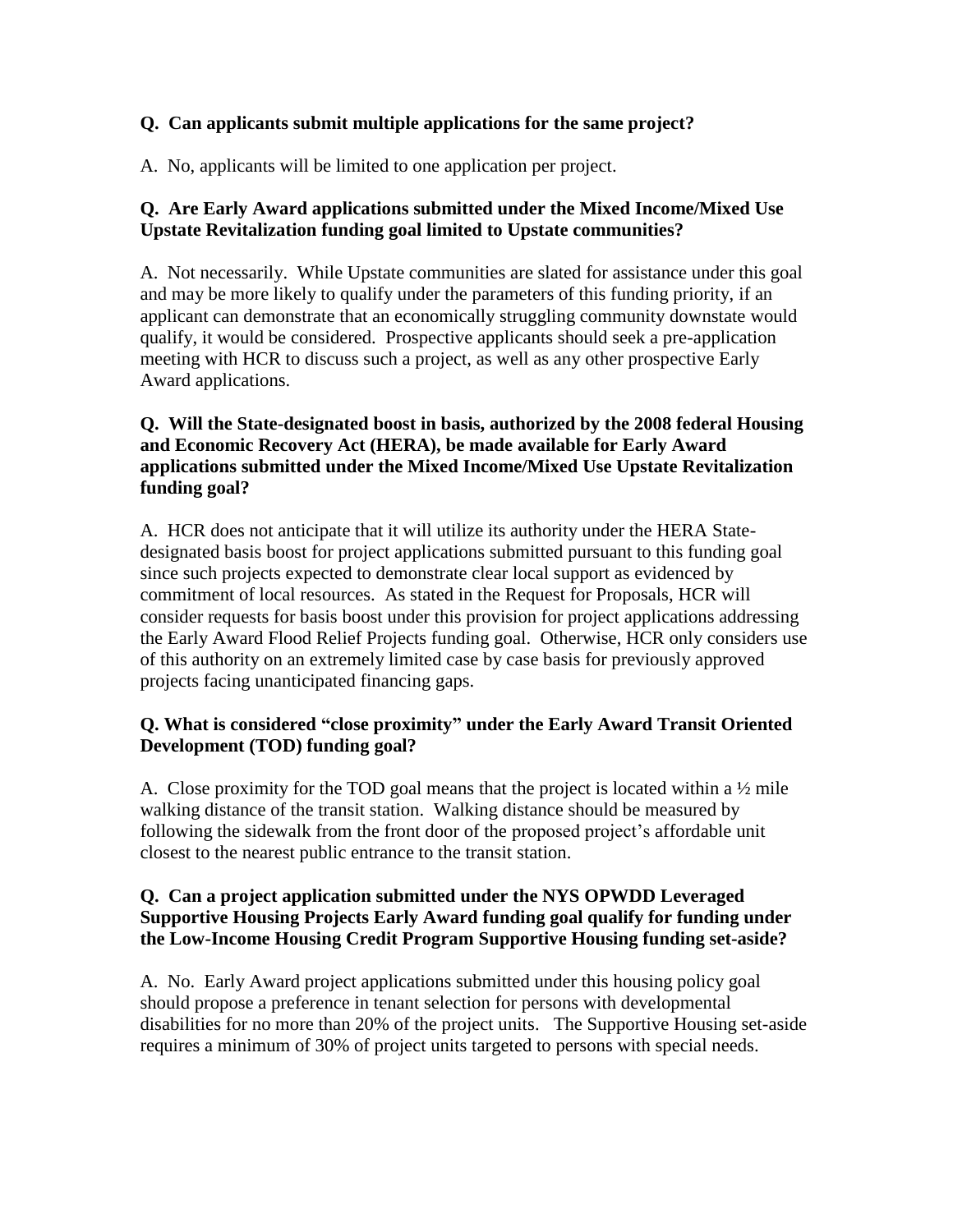#### **Q. Is there a date by which HCR expects Early Award applicants to begin construction?**

A. Yes, HCR expects that approved and funded Early Award applicants will begin construction by April 1, 2012, which is the start of the next construction season through much of New York State.

### **Q. Can applicants propose senior projects in connection with the Early Round Lead Abatement Project policy goal?**

A. No, this policy goal is intended for family housing since children face the greatest risk of lead poisoning.

## **Q. How will HCR assess whether projects are located in a "high performing school districts" under the Early Award Housing Opportunity Project policy goal?**

A. HCR will rely primarily on New York State Education Department data, including data from the 2010-2011 Accountability & Overview Reports located at: [https://reportcards.nysed.gov/.](https://reportcards.nysed.gov/) Applicants should review this data and be prepared to discuss at their scheduled pre-application technical assistance meeting. Applicants considering projects under this goal should provide the address of the proposed project PRIOR to the meeting.

#### **Q. HCR has indicated that awards for project applications submitted under the regular November 29th funding round are expected to be announced in March 2013. For regular round New York City projects for which site control and local approval must be finalized through the Uniform Land Use Review Procedure (ULURP) is there a specific time frame for which such projects must commence construction?**

A. For all project awards made under the regular application funding round, including NYC projects subject to ULURP land disposition, HCR encourages projects to proceed to construction as expeditiously as possible to assist local communities with their housing and economic development needs. However, for projects which anticipate using Cityowned land that has not been awarded to the applicant pursuant to a competitive process, HCR will consider the need for a longer development timetable. Both applicants and subsequent awardees should make a realistic assessment of the likely construction commencement date based on project specifics, including securing local approvals (like ULURP) and funding commitments.

#### **Q. Can a project sponsor designate/target units for the frail elderly persons and households as a special needs population in a project that is ostensibly designed for families?**

A. No, either the project can be open to tenants and households of all ages or solely designated as senior housing, in which case units can be targeted to frail elderly persons.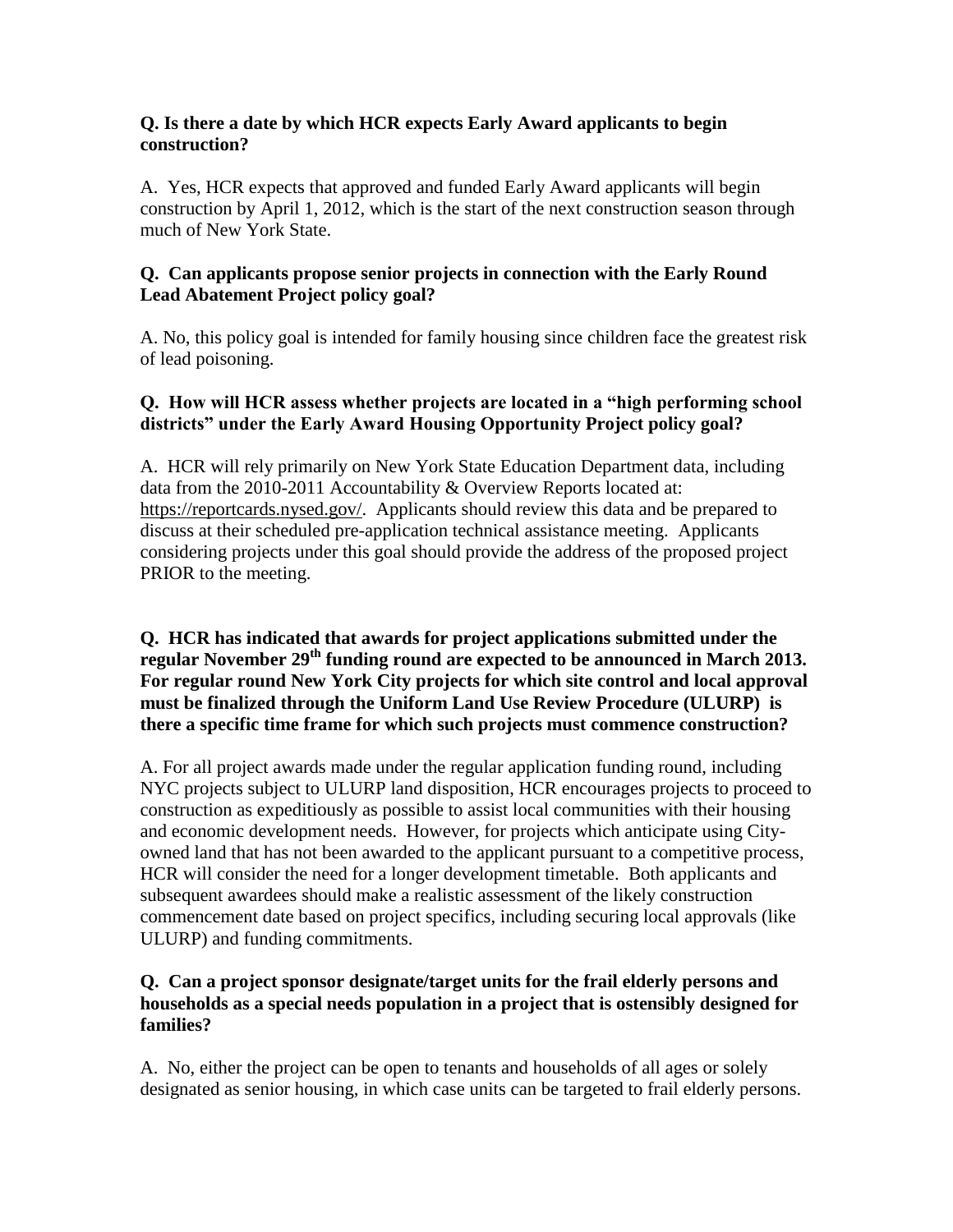#### **Q. Can the new Medicaid Redesign Team (MRT) funding made available under a recent Request for Proposals be used as a capital funding source for 9% competitive LIHC supportive housing projects in the UF 2012 application funding round?**

A. Not at this time. MRT funds are being used to leverage 4% LIHC/tax-exempt bond financing. HCR issued an RFP in July 2012 explaining the process through which applicants can access MRT dollars (see<http://www.nyshcr.org/Funding/MRTRFP.pdf> for further guidance). However, HCR reserves the right in its sole discretion to award MRT funding to approved UF 2012 projects subject to the availability of such funds.

#### **Q. What are the market analysis or market study requirements for a supportive housing project located in New York City?**

A. The market analysis/study requirements for such projects are the same as they are for all proposed project in NYC. Project applicants in NYC, whether for supportive housing or not, should submit a market analysis based on the latest annual edition of the New York City Rent Guidelines Board - Housing NYC: Rents, Markets and Trends.

#### **Q. Does HCR permit newly established non-profit organizations to partner with established, experienced non-profit or private developers on proposed capital projects?**

A. Yes. This is proven means for an inexperienced non-profit to develop experience in housing development while serving their local community. HCR strongly supports new participants in the State's affordable housing industry.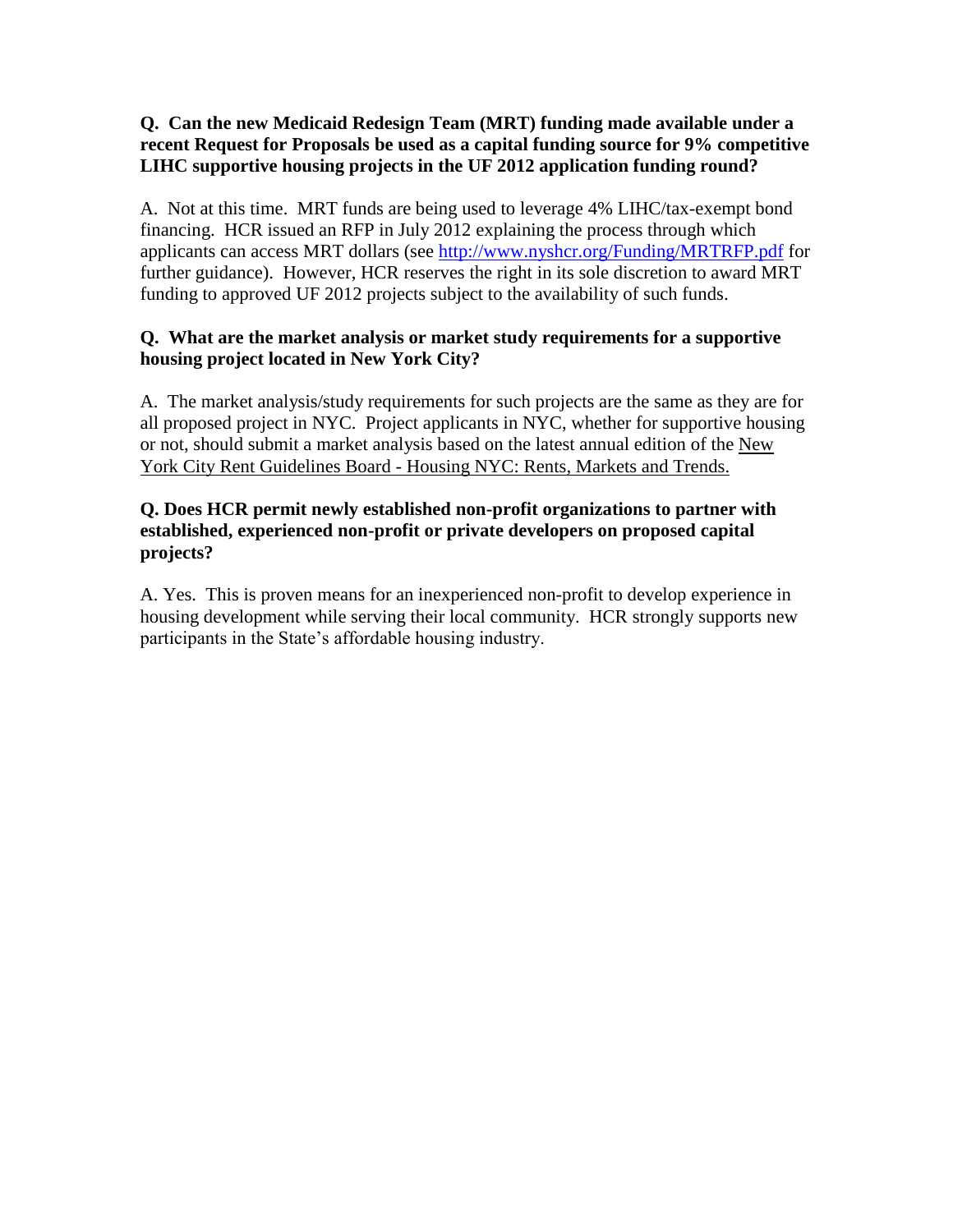# **Questions Pertaining to Infrastructure Development Demonstration Program (IDDP) Q & A**

## **Q: Where did IDDP come from?**

A: Chapter 261 of the Laws of 1988 established the IDDP to assist the production of affordable housing by providing funds for infrastructure improvements in conjunction with federal, state, and local affordable housing programs. In the fall of 2008 the Housing Trust Fund Corporation and HCR's Housing Finance Agency entered into a Memorandum of Understanding that provided the HTFC \$2,000,000 in IDDP funds to administer. Of that amount, \$250,000 remains to be awarded per the RFP.

## **Q: When it's said that the IDDP is to be used in conjunction with federal, state and local housing programs, what does that mean?**

A: In HCR's case, it means that there has to be an existing award made to a project from, for example, the HOME, LIHC, or Housing Trust Fund program. The IDDP funds will be used for infrastructure improvements and should be used to offset some of the costs that would be attributable to the HOME or HTF program. HOME or HTF funds would be considered the primary state funding source.

## **Q: What are considered infrastructure improvements under this program?**

A: Installation or upgrading of water and sewer lines to a public connection, installation or upgrading of private wells and sanitary systems, storm sewers and road and sidewalk construction where required by local zoning ordinances, and the installation of gas and electric lines and other site improvement or site preparation which is necessary for the creation of affordable housing. Directly related expenses may include legal, architectural, inspection, and engineering services.

# **Q: What costs are not eligible costs under IDDP?**

A: Administrative costs incurred by an IDDP awardee are not an expense which can be paid by IDDP funds.

# **Q: What types of organizations are eligible for IDDP funds?**

A: A public benefit corporation, a not-for-profit corporation or charitable organization whose purpose includes the construction or rehabilitation of affordable housing, or a municipality. Municipality can be a county, city, town or village.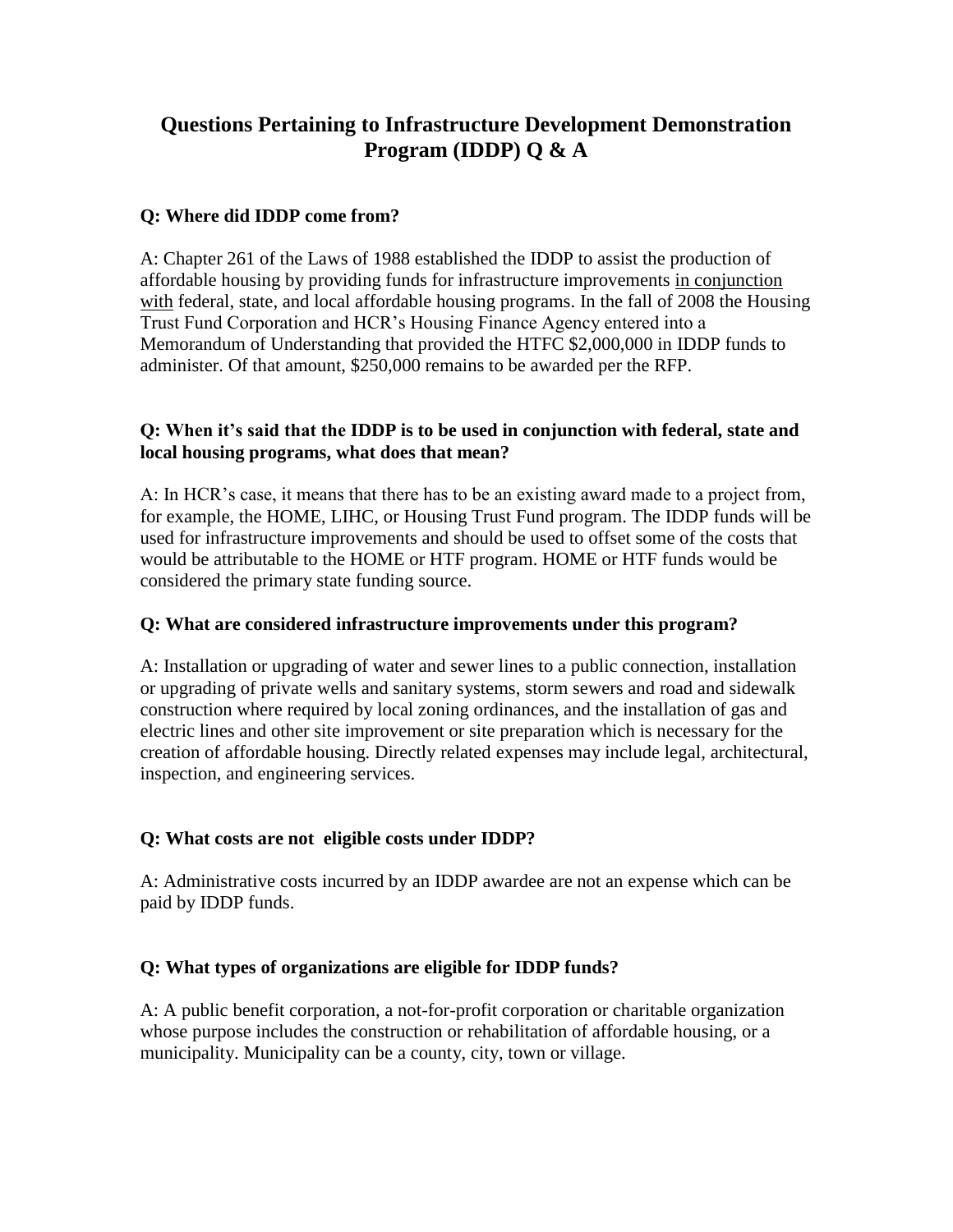### **Q: Are there per unit cost limitations for IDDP?**

A: Yes. Costs are limited to \$5,000 per IDDP unit. If a project has 20 units to be built with HTF and IDDP funds, the total amount of IDDP available for the project would be \$100,000.

## **Q: How are the IDDP costs contracted**?

A: Once a project is selected for HOME or HTF funding (or LIHC), the eligible IDDP recipient will need to submit a brief four page IDDP application to HCR's Housing Finance Agency (HFA) which will log the application into its system. HTFC will be notified and the application submitted to HFA will be sent to HTFC. HTFC staff will work with the IDDP awardee to bring the application to contract.

# **Q: How are IDDP funds divided?**

A: By law, at least 75% of the \$2,000,000 that HTFC administers must go to projects located in cities, towns, and villages having a population of thirty thousand or fewer persons. The remaining amount is available to cities, towns, and villages having a population of more than thirty thousand persons.

## **Q: There is \$250,000 remaining in IDDP to be allocated. How can this be divided?**

A: A minimum of \$140,000 in IDDP funds must be awarded to an eligible recipient or recipients whose project is located in a city, town, or village having a population of thirty thousand or less to meet the 75% requirement noted in the answer above. The remaining IDDP funds (\$110,000) can be awarded to a project or projects located in a city, town, or village with a population of thirty thousand or more. Or, if a project has 50 or more units and is located in an area with a population of thirty thousand or less, the entire \$250,000 could be made to that project.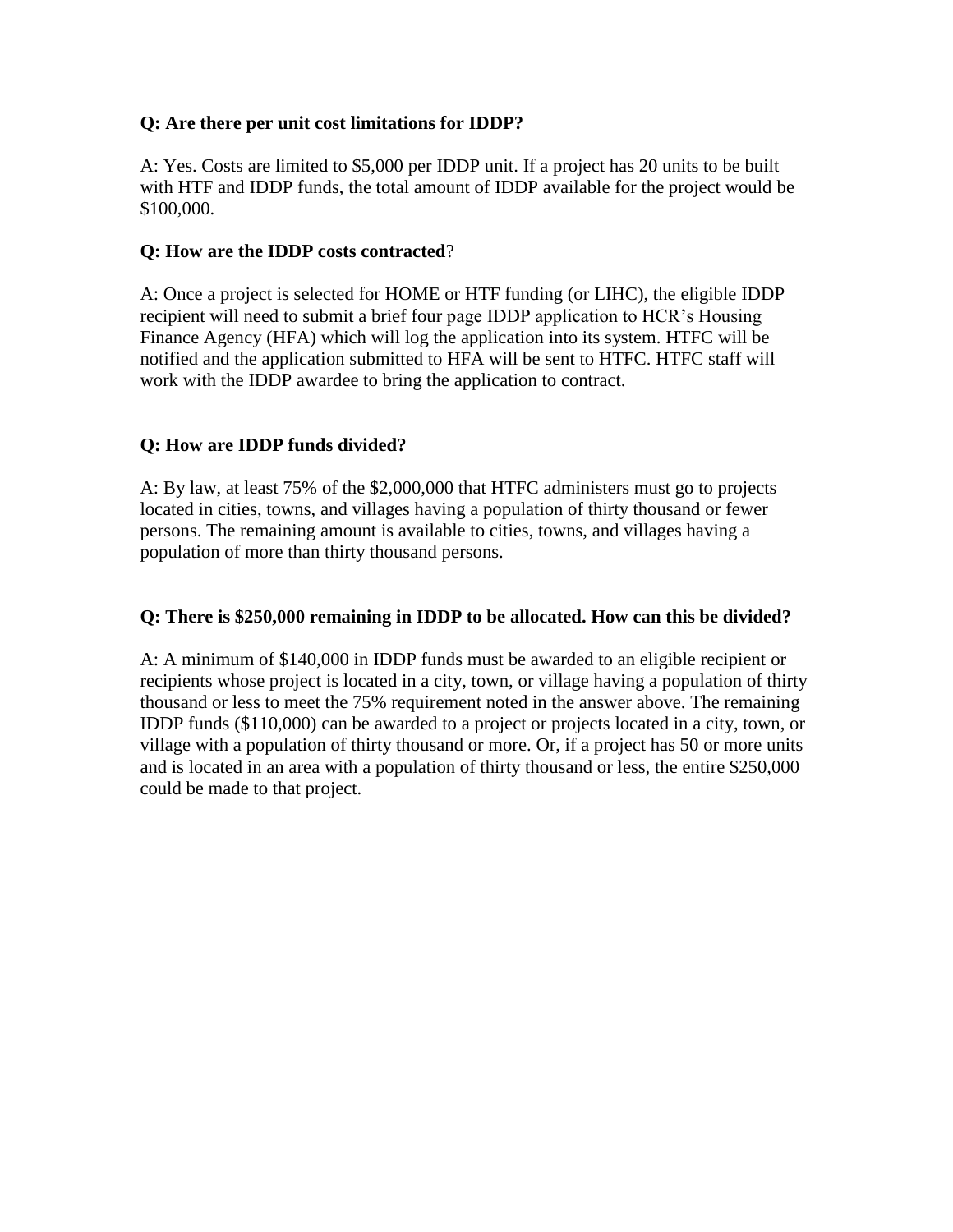# **Questions pertaining to HOME Community Housing Development Organization (CHDO) 2012**

## **Q: Has HUD revised CHDO requirements for 2012?**

A: Yes. The Consolidated and Further Continuing Appropriation Act of 2012 (P.L 112- 55), effective May 2012, imposed new CHDO requirements. The requirements can be found at this link: [https://www.hometa.info/index.cfm?do=viewWebinarTrainings.](https://www.hometa.info/index.cfm?do=viewWebinarTrainings) Once in the site, you should scroll down to July 10, 1012, for PJ's: Assessing CHDO Development Capacity, and July 12, 2012, for CHDOs: Understanding the CHDO Development Capacity Requirement.

## **Q: Under the new requirements, which CHDOs will be eligible for Unified Funding 2012 HOME capital awards?**

A: HCR may only provide FY 2012 HOME funds for development activities to CHDOs that have demonstrated that they have staff with appropriate development experience developing projects of the same size, scope and level of complexity as the activities for which the CHDO is requesting HOME funds in UF 2012.

# **Q: What is the definition of CHDO staff?**

A: HUD defines CHDO staff as paid employees who are responsible for the day-to-day operations of the CHDO. Staff does **NOT** include volunteers, board members, or consultants.

#### **Q: Will the new requirements affect HOME capital application documentation for UF 2012?**

A: Yes. Any applicant that has an HCR issued CHDO Determination Letter which is older than one year, should provide HCR regional staff with the standard and updated (per the web link above) CHDO documentation at least one month prior to the submission deadline for the Early or Regular UF 2012 funding round. If the applicant has a CHDO Determination Letter which was issued by HCR within one year or less of the application deadlines, then the applicant need only provide the information on Experience and Capacity per the HUD revised CHDO criteria (found in the web link above). The 'standard' CHDO information can be found under the 2012 Reference Materials on HCR's website [http://www.nyshcr.org/.](http://www.nyshcr.org/)